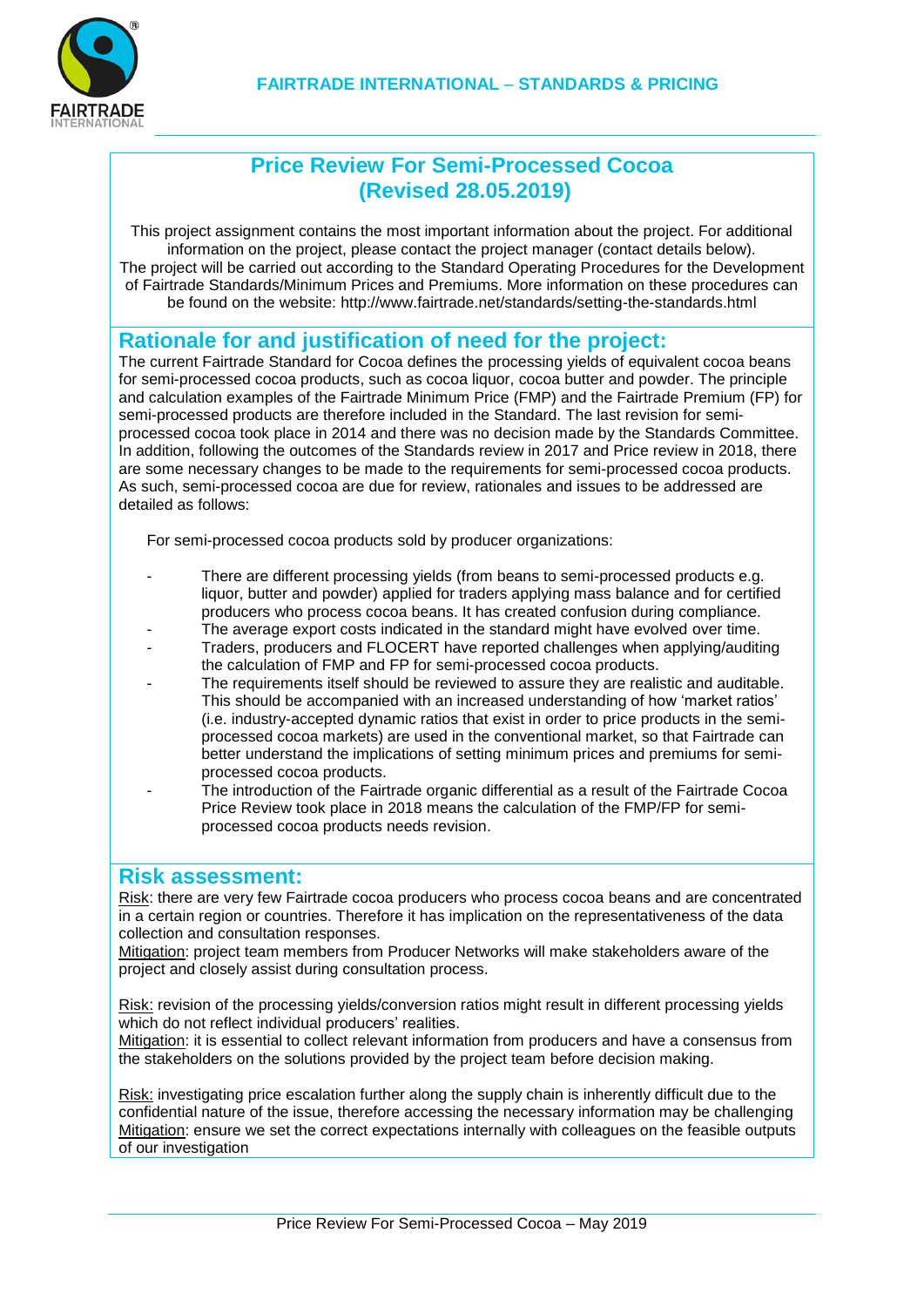

| <b>Project Start Event:</b>       | <b>Project Start Date:</b> |
|-----------------------------------|----------------------------|
| Preparation of project assignment | 19.02.2019                 |
| <b>Project End Event:</b>         | <b>Project End Date:</b>   |

Communication of the decisions on Fairtrade prices and Premium for semi-processed cocoa

**End Date:** Q4 2019

# **Project Goal and Objectives:**

### **Goal:**

Review the pricing of semi-processed cocoa products sold by producers

## **Objectives:**

- Conduct case study exploring processing yields of semi-processed cocoa products from Fairtrade certified producers
- Collect and understand the Cost of Sustainable Production (COSP), focusing on processing and export costs, from Fairtrade producers who process cocoa beans, while taking into account the information from the market and non-Fairtrade cocoa producers
- Harmonise processing yields and mass balance conversion ratios in the Cocoa Standard
- Review the applicability of the current FMP calculation method for semi-processed products considering pricing dynamics in the conventional market, requirement 4.2.5 and 4.2.6, to ensure they are realistic and auditable
- Incorporate the new Fairtrade organic differential pricing into the calculation of the Fairtrade Minimum Price and Fairtrade Premium for semi-processed cocoa products
- Update Standard requirements in line with pricing model changes from this review

# **Connection with Theory of Change (ToC):**

This project contributes to the goals of Fairtrade International which is to make trade fair, empower small producers and foster sustainable livelihoods. For more information on Fairtrade's ToC see this *[link](http://www.fairtrade.net/resources/our-theory-of-change.html)*.

#### **Project scope:**

- This project will review the pricing for semi-processed cocoa products (limited to cocoa liquor/ mass, cocoa butter and powder) purchased from certified producers, requirement 4.2.5 and 4.2.6
- Any other section in the standard which the project proposal implies changes

**Note:** The Fairtrade Standard for Cocoa is complementary to the standard for producers (Fairtrade Standard for SPOs), and the standard for traders (Trader Standard). So, it applies to both producers and traders. For more information on Fairtrade Standards click this *[link.](http://www.fairtrade.net/standards/our-standards.html)*

#### **Out of scope:**

- Requirement 2.1.1 mass balance processing yields/conversion ratios for traders
- Processing yields for certified producers applying mass balance
- Any other requirements in the Cocoa **Standard**